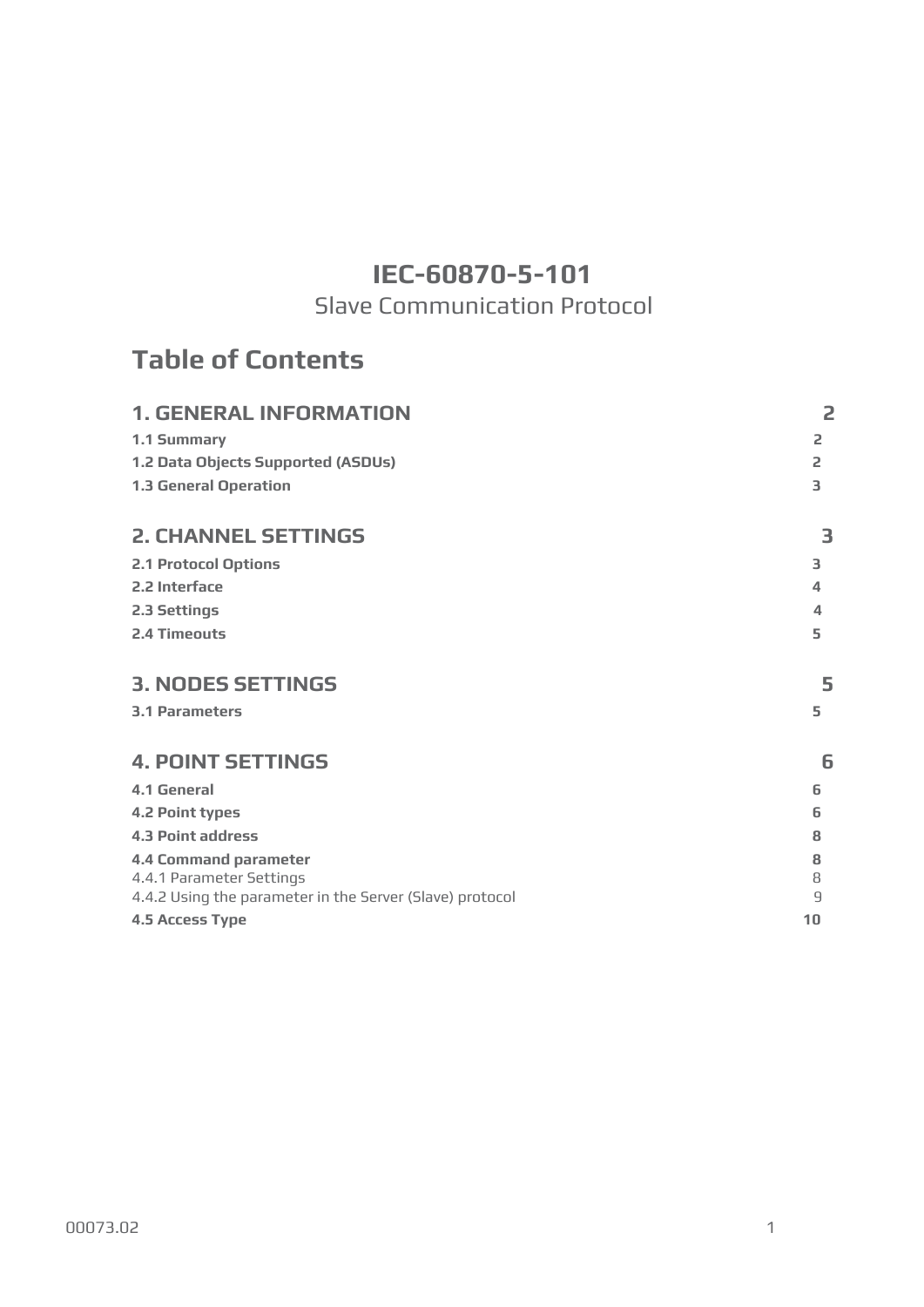# <span id="page-1-0"></span>**1. GENERAL INFORMATION**

# <span id="page-1-1"></span>**1.1 Summary**

**Communication Driver Name**: IEC8705101S **Current Version**: 2016. 2.1 **Implementation DLL**: T.ProtocolDriver.IEC8705101S.dll **Protocol**: IEC-60870-5-101 Slave standard protocol **Interface**: Serial **Description**: The IEC870501S protocol implements the communication with client stations compatible with this protocol, acting as a slave station (server). **Client types supported:** Any client compatible with IEC-60870-5-101.

**Communication block size**: Maximum 250 bytes, FT 1.2 format;

**Protocol Options**: Sizes in bytes of addresses, password for commands, timeouts and type of timestamp.

**Multi-threading**: User defined, one thread for all nodes by default.

**Max number of nodes**: User defined

**PC Hardware requirements**: Standard Serial Port

# <span id="page-1-2"></span>**1.2 Data Objects Supported (ASDUs)**

The protocol uses the ASDUs defined for IEC-60870-5-101 and their data object types. It only supports serial communication.

M\_SP\_NA: 1 - Single-point information;

M\_DP\_NA: 3 - Double-point information;

M\_ST\_NA: 5 - Step position;

M\_BO\_NA: 7 - Bitstring with 32 bits;

M\_ME\_NA: 9 - Measured value, normalized;

M\_ME\_NB: 11 - Measured value, scaled value;

M\_ME\_NC: 13 - Measured value Float;

M\_IT\_NA: 15 - Integrated totals;

C\_SC\_NA: 45 - Single command;

C\_DC\_NA: 46 - Double command;

C\_RC\_NA: 47 - Regulating step command;

C\_SE\_NA: 48 - Set point command, normalized value;

C\_SE\_NC: 50 - Set point command, 32 bits floating point;

C\_BO\_NA: 51- 32-bit Write Bitstring;

It also uses all the 24-bit and 56-bit timestamp variants of the above ASDUs. The above codes are used in point registration, but when sending unsolicited changes, the variants with date and timestamp are used for digital points (SP, DP, ST and BO) as defined in the protocol option. Analog measurements are always sent without timestamp.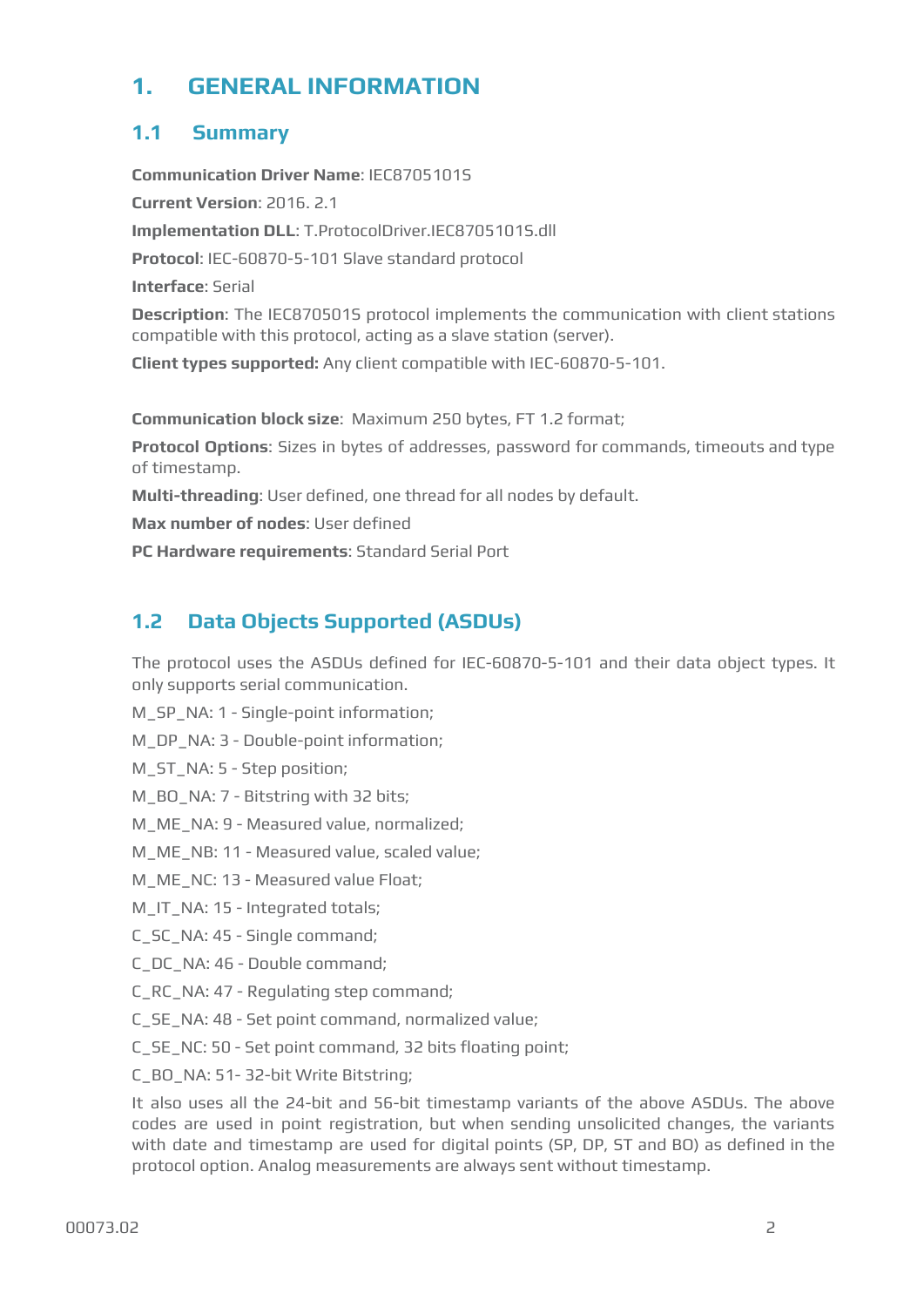# <span id="page-2-0"></span>**1.3 General Operation**

The IEC-870-5-101 protocol is implemented on Server mode in the initial state, waiting for the reset and status request commands on the Link Layer of IEDs that implement the Client or Master IEC-870-5-101 protocol. The frame used for message exchange is FT 1.2, unbalanced version (slave does not send unsolicited events). Various parameterizations are available to accommodate different profiles of protocol implementations, known for the certain amount of flexibility defined in the standard itself.

This module responds to read requests of analog and digital variables, event transmission and command execution. The implementation has the following characteristics:

- Responds to cyclic read requests (general sampling) of single/double and analog digital points and Counters
- When Class 1 and Class 2 are requested, it sends changes of digital point states and changes in analog measurements, considering dead band and time for integrity.
- Alternatively it uses 24 or 56-bit time tags when sending changes in SP, DP, ST and BO;
- Accepts commands for single and double digital points, regulating step, BitString and set points for analog measurements;
- Supports direct, select and select and execute commands
- Point quality analysis (QDS);

# <span id="page-2-1"></span>**2. CHANNEL SETTINGS**

# <span id="page-2-2"></span>**2.1 Protocol Options**

**CommonAddress Num Octets –** Number of bytes used in the slave station address for the application layer. It can be 1 or 2 bytes.

**LinkAddress Num Octets** – Number of bytes used in the slave station address for the link layer. It can be 1 or 2 bytes.

**ObjectAddress Num Octets** - Number of bytes used for data object address. It can be 1, 2 or 3 bytes.

**CauseOfTransmission Num Octets** - Number of bytes used to show the cause of data transmission. It can be 1 or 2 bytes.

**Password for commands** – This parameter should be used if the commands received here are sent by another communication channel that is also using a password to send the commands. In this case, the password defined here must be the same as the one defined for the protocol that will send the command.

**Timeout(ms)** - Waiting time in milliseconds for receiving a response after sending any request. It is a functional check, which does not take into account the type of request or response, it only checks if there are responses being received in the channel.

**UseCP56Tags** – The **True** option must be selected so that changes of digital points are sent using ASDUs variations that use 56-bit timestamps. Otherwise, 24-bit timestamps will be used.

**Logging Level –** You can choose from this list the logging mode created by the communication module.

| <b>Logging</b><br>level | All messages are registered in the LOG. |
|-------------------------|-----------------------------------------|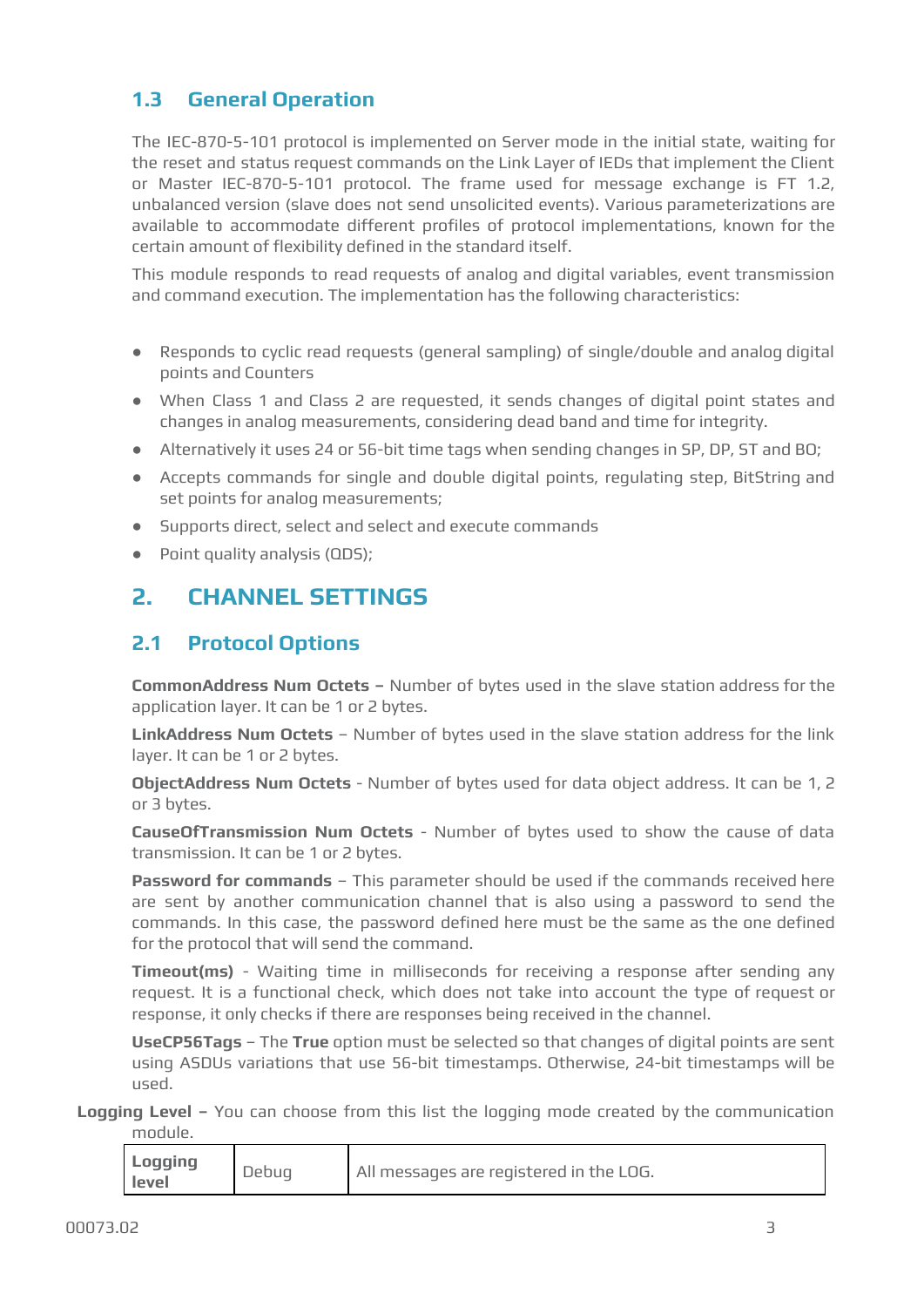| Info    | Only Info, Warning and Error messages are registered in the<br>LOG. |
|---------|---------------------------------------------------------------------|
| Warning | Only Warning and Error messages are registered in the LOG.          |
| Frror   | Only Error messages are registered in the LOG.                      |

| IEC8705101S                           | <b>ProtocolOptions</b> |
|---------------------------------------|------------------------|
| CommonAddress Num Octets              |                        |
| <b>LinkAddress Num Octets</b>         |                        |
| ObjectAddress Num Octets              |                        |
| <b>CauseOfTransmission Num Octets</b> |                        |
| Password for commands                 |                        |
| Timeout(ms)                           | 4000                   |
| Use CP56Timetag                       | True                   |
| Logging Level                         | Debug                  |

# <span id="page-3-0"></span>**2.2 Interface**

The communication interface used is called **CustomSerial**, as it is implemented not through the basic SCADA libraries but through a library integrated with the communication protocol itself.

# <span id="page-3-1"></span>**2.3 Settings**

#### **Serial Channel:**

Com: Serial communication port used;

BaudRate

DataBits: 8

StopBits: 1 or 2

Parity: None, Even, Odd;

DTR: on, off

RTS: on, off

CTS: on, off;

Port configurations must be compatible with those of Client IED: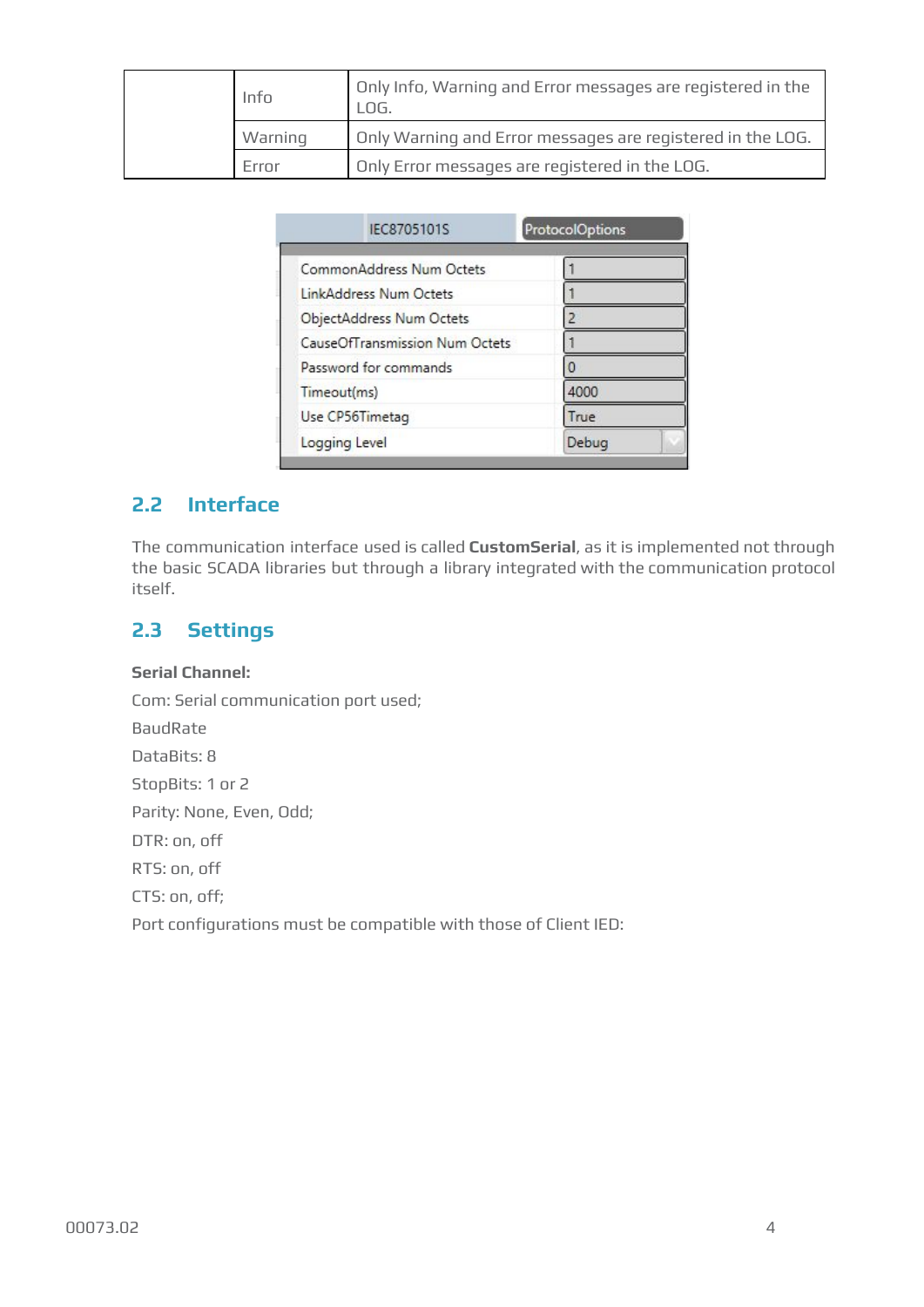| ce               | Settings<br>Settings |  |
|------------------|----------------------|--|
| Serial           |                      |  |
| Com Port         | com1                 |  |
| <b>Baud Rate</b> | 115200               |  |
| Data bits        | 8                    |  |
| <b>Stop Bits</b> | 1                    |  |
| Parity           | none                 |  |
| <b>DTR</b>       | <b>DtrOn</b>         |  |
| <b>RTS</b>       | RtsOn                |  |
| <b>CTS</b>       |                      |  |
| CtsWait          | 100                  |  |
| InvalidValues    |                      |  |

# <span id="page-4-0"></span>**2.4 Timeouts**

Usually, default timeout settings are appropriate for most installations. If necessary, the values in milliseconds defined in the figure below can be changed.

| Settings        | Timeout                            |  |
|-----------------|------------------------------------|--|
|                 | <b>Timeout</b><br>com1;115200;8;1; |  |
| Tx              | 2000                               |  |
| <b>RxStart</b>  | 2000                               |  |
| <b>RxFinish</b> | 1000                               |  |
| NextByte        | 500                                |  |
| Retry           |                                    |  |
| Unsolicited     | 5000                               |  |

# <span id="page-4-1"></span>**3. NODES SETTINGS**

Each node is a server station. The user can configure a single server station for each channel.

### <span id="page-4-2"></span>**3.1 Parameters**

**Common Address** - IED application layer address

**LinkAddress** – IED link layer address

**Clock Adjust** – In some implementations, in which there is no GPS coupled to the Slave IED (server), the client can send a synchronization request, by which the communication module will change the date-time of the computer in which it is running**.**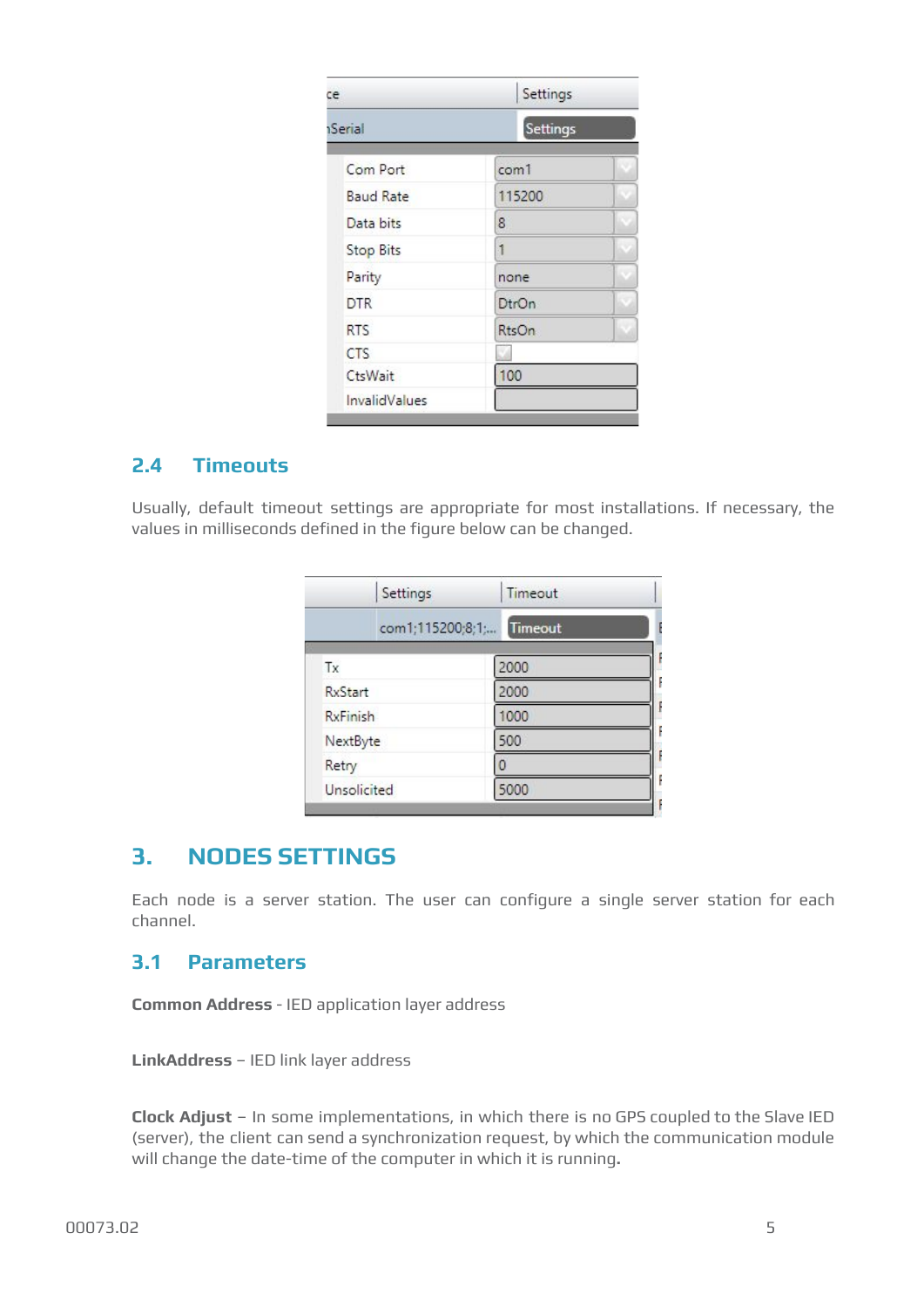**Tag for Comm status -** In this field, it is possible to indicate the name of an existing tag in the project to show success/failure in communication from a functional point of view. When requests are made, the module waits for a maximum of **Timeout** milliseconds (defined in Protocol Options, above) to receive a response. In case of failure, the system sets the value of this tag to ZERO. In case of success, the system sets the value to ONE.

|               | PrimaryStation            |                                                                    |  |
|---------------|---------------------------|--------------------------------------------------------------------|--|
|               |                           | 192.168.0.127;20000;5;Disabled;Disabled;10000;0;30000;1000;1000;0; |  |
|               | 1;1;True;Tag.TGIEC.COMMOK |                                                                    |  |
|               | CommonAddress             |                                                                    |  |
| 192.7         | LinkAddress               |                                                                    |  |
| 127.0         | Clock adjust              | True                                                               |  |
| 172.2<br>10.0 | Tag for comm status       | Tag.TGIEC.COMMOK                                                   |  |

**Backup Station** - Not used for server mode stations.

# <span id="page-5-0"></span>**4. POINT SETTINGS**

### <span id="page-5-1"></span>**4.1 General**

Points can be input or output points. Input points, i.e. points that are acquired by the client protocol, have basically two main parameters: point type and address. Output points are used for remote controls, and have an additional parameter used to specify the type of output operation. On the address map of an IED, the addresses are never repeated. The addresses are unique regardless of the type of point.

# <span id="page-5-2"></span>**4.2 Point types**

The communication module in Slave mode implements:

- Receiving date and time for synchronization;
- Response to general interrogation request;
- Sending unsolicited information frames due to data changes in the memory;
- Time tag 24 or 56 bits long;
- Receiving single or double digital point command, Regulating steps and BitStrings;

● Receiving set point commands for analog points;

- Receiving select before operate command;
- Point quality analysis (QDS).

The point types implemented are defined by the data objects defined in the IEC standard, as shown below.

**M\_SP\_NA: 1 - Single-point information**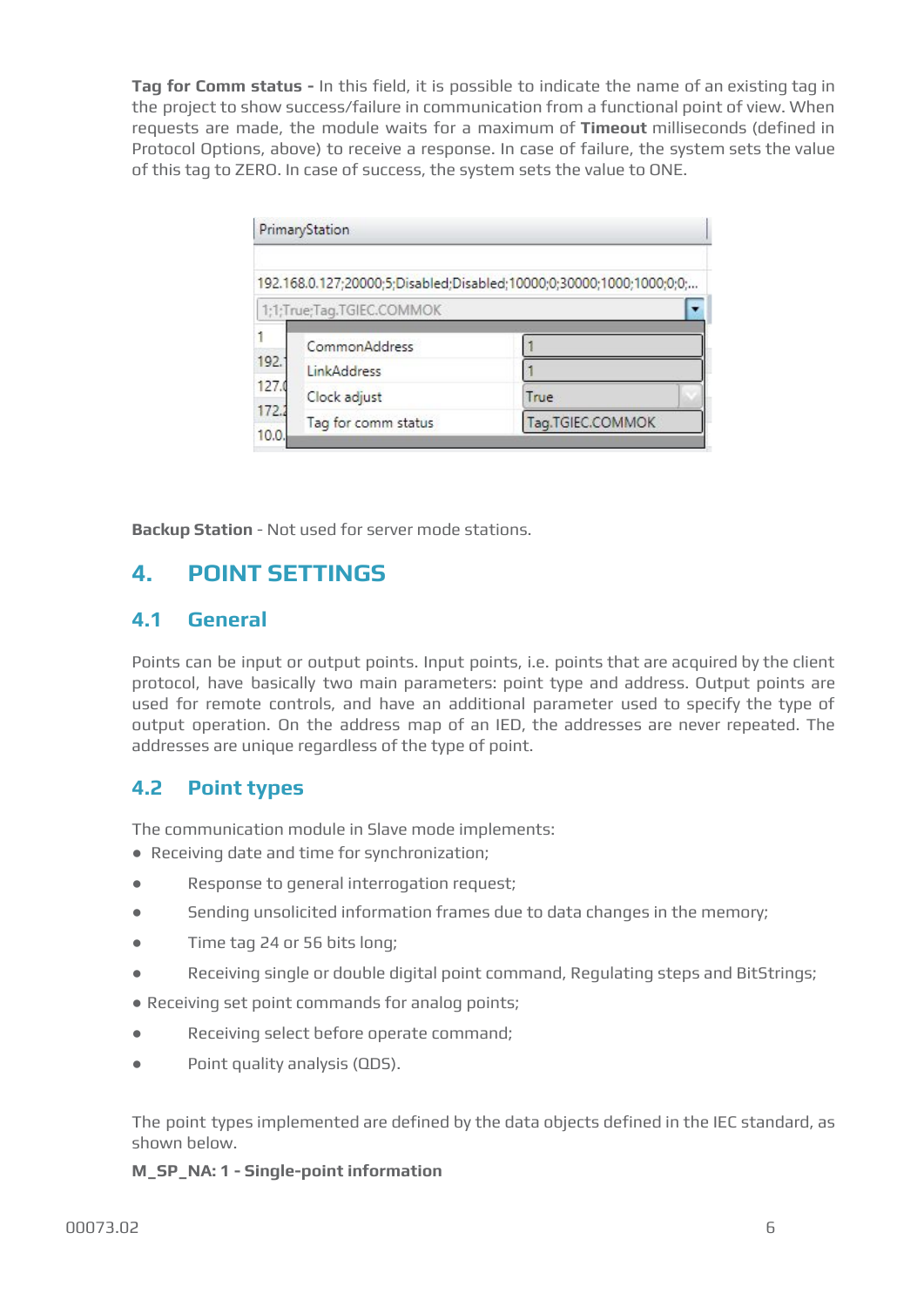Simple binary input point, value 0 or 1. The variants sent by the server have the "timetag" M\_SP\_TA (= 2) or M\_SP\_TB (= 30) when sent spontaneously, or M\_SP\_NA\_1, without timestamp, in responses to a General Interrogation. In the registration, only this type is used.

#### **M\_DP\_NA: 3 - Double-point information**

Double input point, which can assume states 0 to 3. Usually used for signaling states of switches and circuit breakers. The variants sent by the server have the "timetag" M\_DP\_TA (=4) or M\_DP\_TB (= 31) when sent spontaneously, or M\_SP\_NA\_1, without timestamp, in responses to a General Interrogation. In the registration, only this type is used.

#### **M\_ST\_NA: 5 - Step position**

Step value, ranging from -64 to +63, mainly used for transformer step position or other position information. The variants sent by the server have the "timetag" M\_DP\_TA or M\_DP\_TB when sent spontaneously, or M\_SP\_NA\_1, without timestamp, in responses to a General Interrogation. In the registration, only this type is used.

#### **M\_BO\_NA: 7 - Bitstring with 32 bits**

Status information as a binary string of 32 bits. No manipulation whatsoever is made by the driver. The configuration is treated as a long number. The variants sent by the server have the "timetag" M\_BO\_TA or M\_BO\_TB(=33) when sent spontaneously, or M\_BO\_NA in responses to a General Interrogation. In the registration, only this type is used.

#### **M\_ME\_NA: 9 - Measured value, normalized**

Standard analog measurement using a 16-bit signal. Value between -32768 and +32767. It is calculated as a real number between 0 and 1 before being assigned to the tag in real time. Scaling should be used to reproduce the value in engineering units. The variant sent by the server is the same without the "timetag" M\_ME\_TA both for changes and responses to a General Interrogation. In the registration, only this type is used.

#### **M\_ME\_NB: 11 - Measured value, scaled value**

Scalar analog measurement used for transmission of analog quantities. Also a 16-bit value between -32768 and 32767. The variant sent by the server is the same without the "timetag" M\_ME\_NB both for changes and responses to a General Interrogation. In the registration, only this type is used.

#### **M\_ME\_NC: 13 - Measured value short floating point**

Analog measurement in a fractional real number format, used for transmission of analog quantities. The measurements are 32-bit fields in the IEEE STD 754 format, which implements floating-point numbers. The variant sent by the server is the same without "timetag" M\_ME\_NC both for changes and responses to a General Interrogation. In the registration, only this type is used.

#### **M\_IT\_NA: 15 - Integrated totals**

Integer analog measurement signal. Measurements with a 32-bit integer. The variant sent by the server is the same without the "timetag" M\_IT\_NA both for changes and responses to a General Interrogation. In the registration, only this type is used.

#### **C\_SC\_NA: 45 - Single command**

Single point command (1 bit). Details of the command can be selected by clicking the button on the right side of the field. It is also possible to directly enter the number that is the command code resulting from the selection of the details. Each point will be statically parameterized in the POINTS table, in a way that one point must be configured for opening and another for closing 1-bit switches.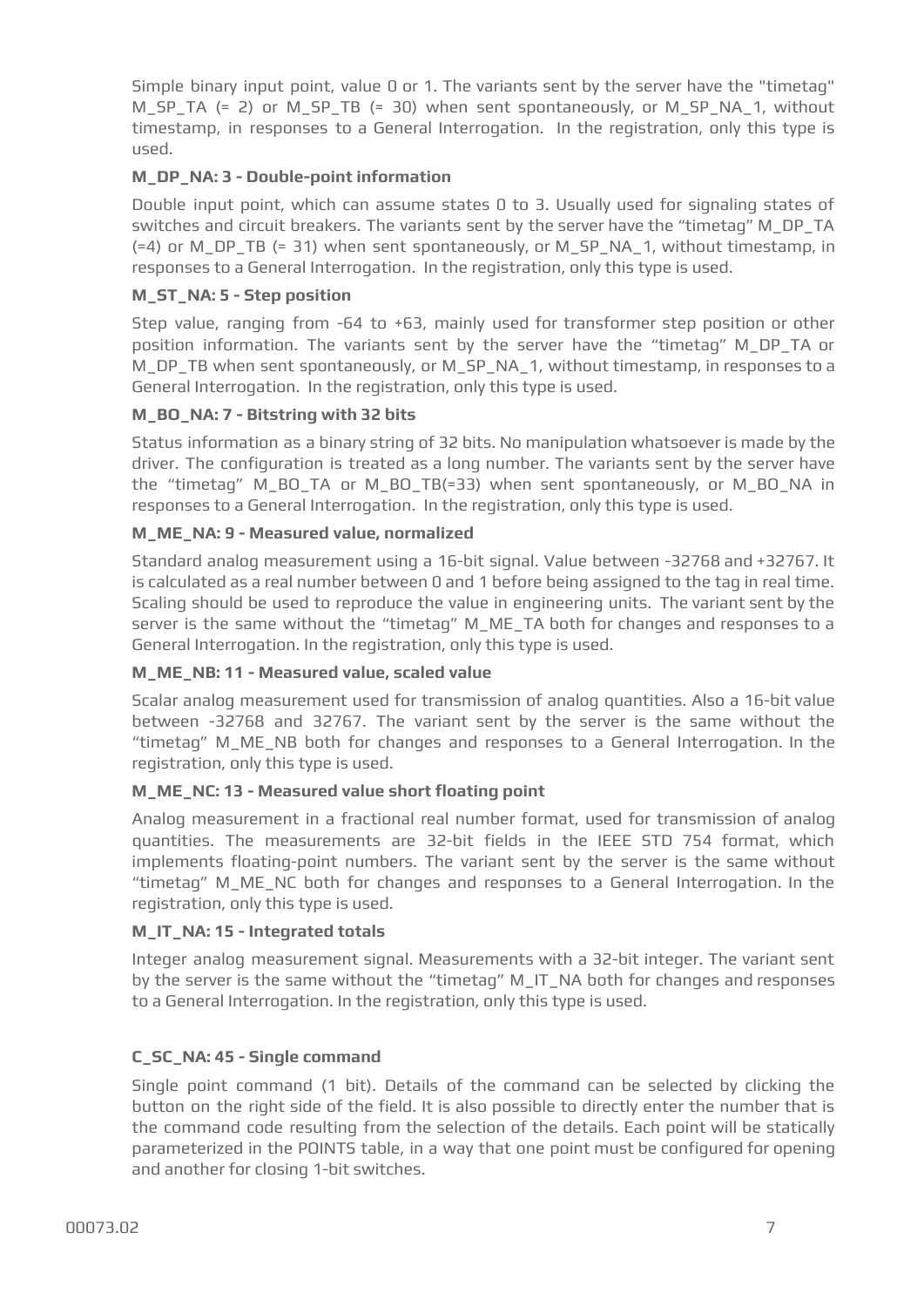#### **C\_DC\_NA: 46 - Double command**

Double point command (2 bits). Details of the command can be selected by clicking the button on the right side of the field. It is also possible to directly enter the number that is the command code resulting from the selection of the details. Each point will be statically parameterized in the POINTS table, in a way that one point must be configured for opening and another for closing 2-bit switches.

#### **C\_RC\_NA: 47 - Regulating step command**

Command for setting step, usually used to send pulses to step switching transformers up and down. Details of the command can be selected by clicking the button on the right side of the field. It is also possible to directly enter the number that is the command code resulting from the selection of the details. Each point will be statically parameterized in the POINTS table, in a way that one point must be configured to step up and another to step down the step position.

#### **C\_SE\_NA: 48 - Set point command, normalized value**

Used to send 16-bit set points, normalized to IEDs that support this type of command.

The value to be sent is the one indicated by the tag whose address was sent in the command.

#### **C\_SE\_NC: 50 - Set point command, short floating-point value**

Used to send 32-bit set points in an IEEE STD 764 floating-point format, to IEDs that support this type of command. The value to be sent is the one indicated by the tag whose address was sent in the command.

#### **C\_BO\_NA: 51- 32-bit Write Bitstring**

Used to write binary state information as a 32-bit string on the IED server. No manipulation whatsoever is made by the driver. The setting is treated as a long unsigned number. The value to be sent is the one indicated by the tag whose address was sent in the command. The tag type must be "long" or AnalogInt, which is a 32-bit integer.

### <span id="page-7-0"></span>**4.3 Point address**

The **Address** field to be filled in during point registration is what the standard calls "**Information Object Address.**" This is a number with a specific number of bytes as defined in the Protocol Options.

#### <span id="page-7-1"></span>**4.4 Command parameter**

The command parameter is, for the types of commands implemented, a one-byte code which details what and how the command is to be executed by the IED. In this implementation, when a point with an output command type is registered, this field appears to be filled in. If you already know the code you want to use, simply type it in the field. If not, click on the button on the right side of the field in order to display the window with the actions and details that can be chosen.

#### <span id="page-7-2"></span>4.4.1 Parameter Settings

The codes generated after choosing the items in the window for setting the command parameter are formed by the calculation of the sum of two parts (A and B), the first indicating the action, and the second indicating the details of the operation, as defined below:

#### **For Single Command C\_SC\_NA:**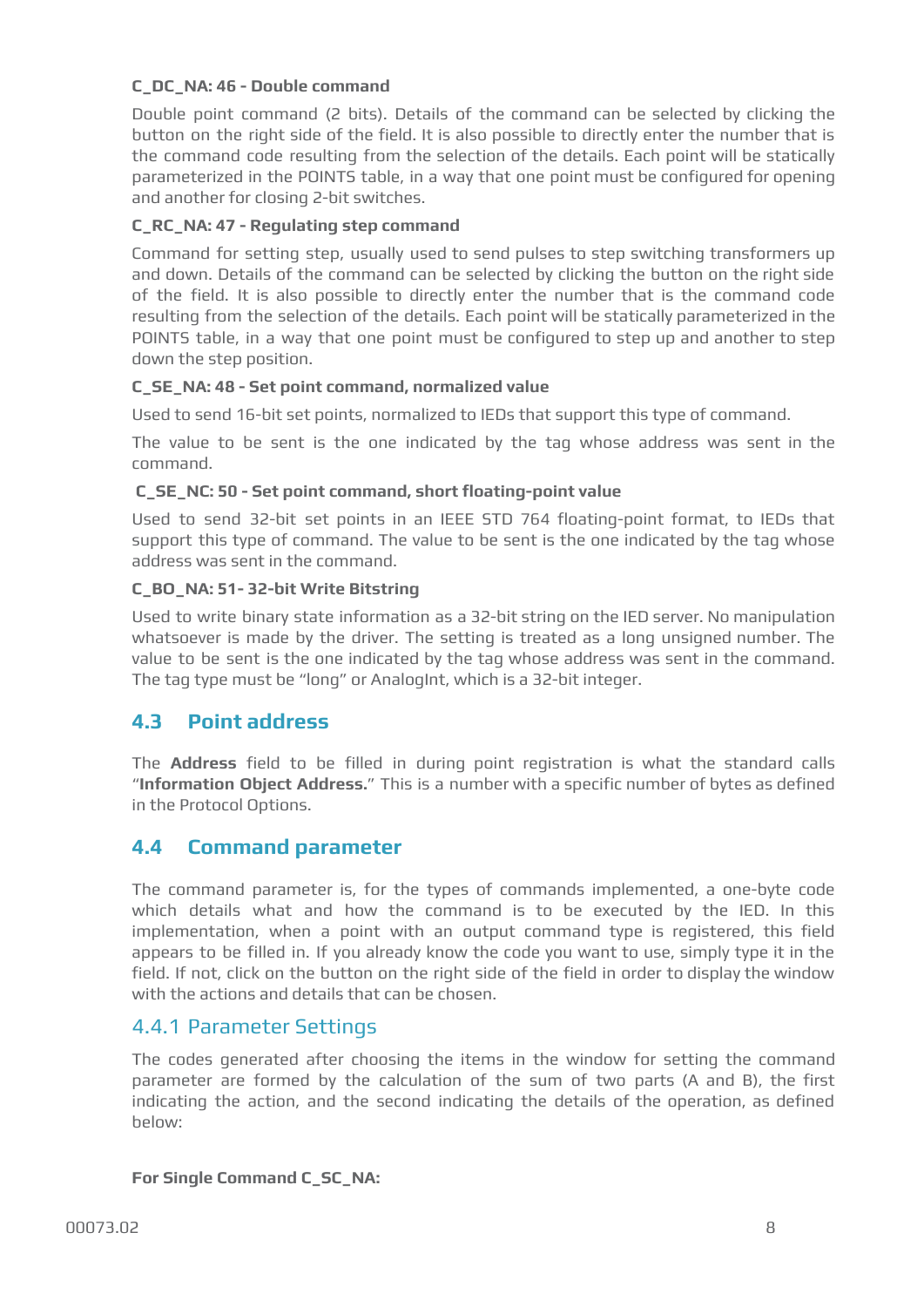- $0 =$ Turn off  $(A)$
- $1 =$ Turn on  $(A)$
- $0 = No$  detail  $(B)$
- $4 =$  Short Pulse  $(B)$
- $8 =$  Long Pulse  $(B)$
- 12 = Persistent Signal (B)

## **For Double Command C\_DC\_NA:**

- $1 =$ Turn off  $(A)$
- $2 = T$ urn on  $(A)$
- $0 = No$  detail  $(B)$
- $4 = Short$  Pulse  $(B)$
- $8 =$  Long Pulse  $(B)$
- 12 = Persistent Signal (B)

## **For Regulating Step Command C\_RC\_NA:**

- $1 = Step Down$  (A)
- $2 = Step Up$  (A)
- $0 = No$  detail  $(B)$
- $4 = Short$  Pulse  $(B)$
- $8 =$  Long Pulse  $(B)$
- 12 = Persistent Signal (B)

The remaining option is the **Select** type command – to select the device to be controlled; or the **Execute** type command – to send the proper action command. If the **Select** command is chosen, add 128 to the code obtained from the sum of parts A and B.

**Example:** code = 9 in a single command means **Long Pulse** to **Turn on** the device.

# <span id="page-8-0"></span>4.4.2 Using the parameter in the Server (Slave) protocol

By receiving a command from the master (client), the server runs according to the parameter coming from the message. **The parameter defined in the server database is not used** and can be configured in any way.

The behavior of the server when running the command is explained below.

### **Select / Execute**

- **SELECT -** There will be no execution, i.e., there will be no change in server memory. A message will be sent to the log (Trace), indicating the SELECT mode, if the output point was actually found on the server. If the point does not exist a "POINT NOT FOUND!" error message will appear in the log.
- **EXECUTE -** The command will be executed normally and an "EXECUTE" message will appear in the log indicating the event.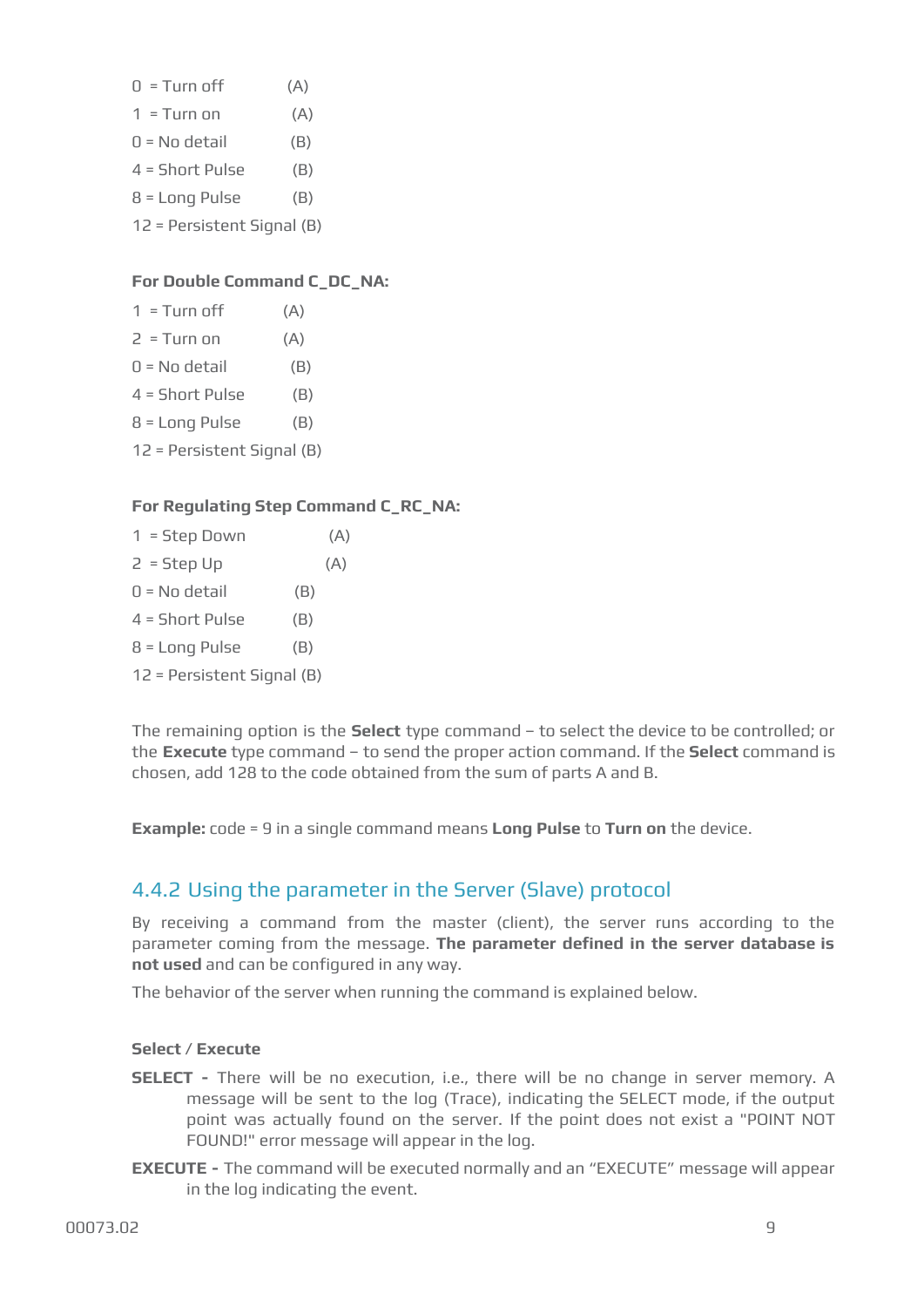#### **Detail Options – Option B**

- **0 – None -** The destination point state of the command will be toggled (if zero, it changes to 1, and if 1, it changes to zero), whatever the value of part A.
- **4 - Short Pulse** The value of part A will be placed at the destination point, and maintained this way for 100 ms, and after that the original value will be restored.
- **8 – Long Pulse –** The value of part A will be placed at the destination point, and maintained this way for 1000 ms, and after that the original value will be restored.
- **12 - Persistent –** The value of part A will be placed at the destination point, remaining unchanged.

# <span id="page-9-0"></span>**4.5 Access Type**

Being a communication module in slave (server) mode, it requires a few characteristics of its own for the parameterization of the **Access Type** field of the **Points** table:

#### **For reading-type points:**

M\_SP\_NA: 1 - Single-point information; M\_DP\_NA: 3 - Double-point information; M\_ST\_NA: 5 - Step position; M\_BO\_NA: 7 - Bitstring with 32 bits; M\_ME\_NA: 9 - Measured value, normalized; M\_ME\_NB: 11 - Measured value, scaled value; M\_ME\_NC: 13 - Measured value Float; M\_IT\_NA: 15 - Integrated totals;

#### **The Access Type must be defined with:**

ReadOnStartup= On; ReadPooling= Always; ReadPoolongRate: 500 milli WriteEnable = On WriteEvent= Changed; AccepUnsolictited = On;

#### **For command-type points:**

C\_SC\_NA: 45 - Single command; C\_DC\_NA: 46 - Double command; C\_RC\_NA: 47 - Regulating step command; C\_SE\_NA: 48 - Set point command, normalized value;